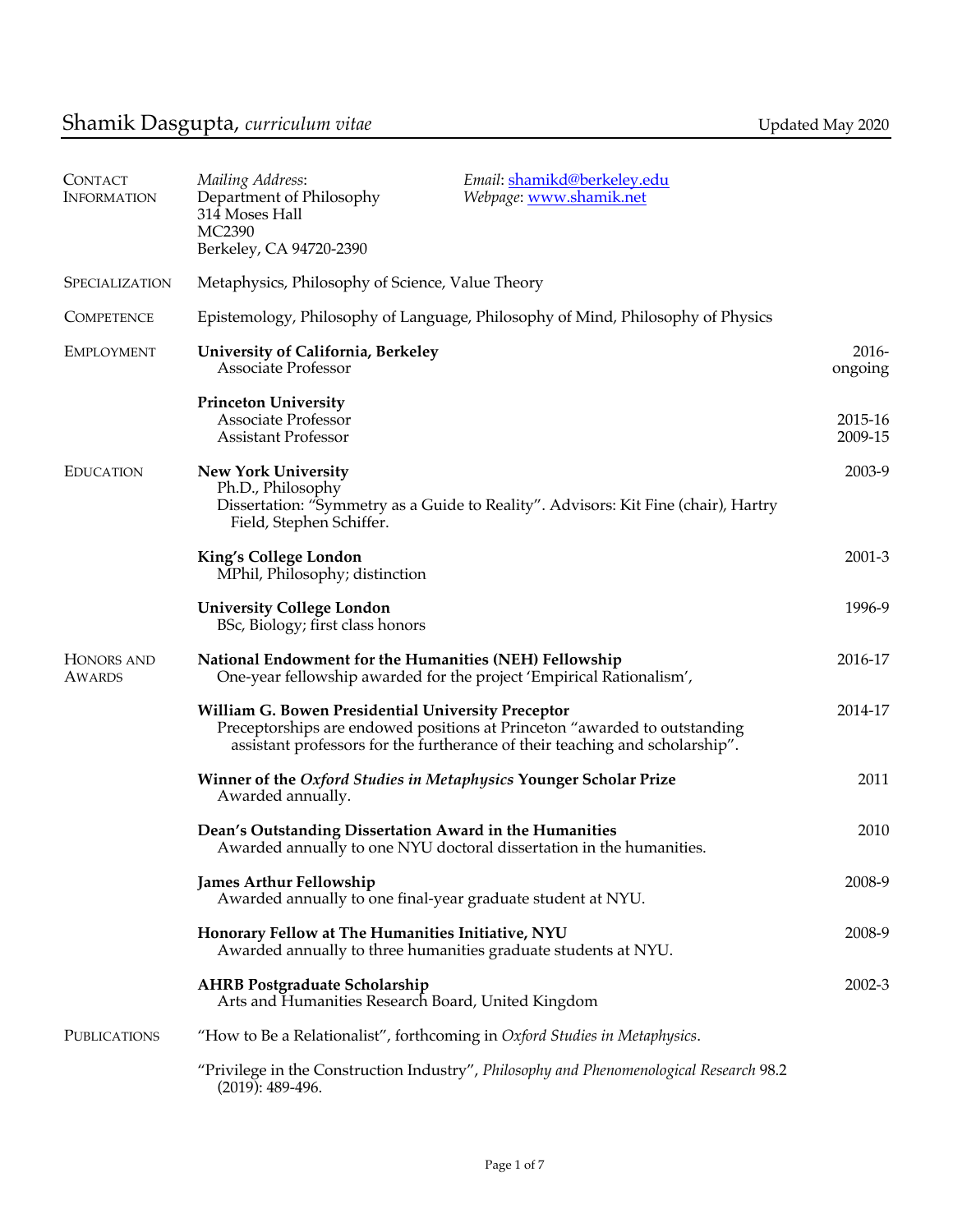"Realism and the Absence of Value", *The Philosophical Review* 127.3 (2018): 279-322.

- "Essentialism and the Nonidentity Problem", *Philosophy and Phenomenological Research* 96.3 (2018): 540-570.
- "Normative Non-Naturalism and the Problem of Authority", *Proceedings of the Aristotelian Society* 117.3 (2017): 297-319.
- "Constitutive Explanation", *Philosophical Issues* 27 (2017). 74-97.
- "Can We Do Without Fundamental Individuals? Yes", and (with J. Turner) "Postscript", in *Current Controversies in Metaphysics* (2017), edited by E. Barnes (Routledge), pp. 7-24. (Previous titled "Quality and Structure".)
- "Metaphysical Rationalism", *Nous* 50.2 (2016): 379-418. Selected for inclusion in *The Philosopher's Annual* 2016.
- "Symmetry as an Epistemic Notion (Twice Over)", *The British Journal for the Philosophy of Science* 67.3 (2016): 837-878.
- "Inexpressible Ignorance", *The Philosophical Review* 124.4 (2015): 441-480.
- "Substantivalism vs. Relationalism About Space in Classical Physics"*, Philosophy Compass* 10.9 (2015): 601-624.
- "The Possibility of Physicalism", *The Journal of Philosophy*, 111.9 (2014): 557-592.
- "On the Plurality of Grounds", *Philosophers' Imprint* 14.14 (2014): 1-28.
- "Absolutism vs. Comparativism About Quantities", *Oxford Studies in Metaphysics: Volume 8* (2013): 105-148. (Winner of the 2011 Younger Scholar Prize.)
- "The Bare Necessities", *Philosophical Perspectives* 25 (2011): 115-159.

EDITED **COLLECTIONS** 

- "Individuals: An Essay in Revisionary Metaphysics", *Philosophical Studies* 145.1 (2009): 35-67.
- "Range Occupancy and Endangerment: A Test With a Butterfly Community" (with D. Goehring, G. Daily, and P. Ehrlich), *The American Midland Naturalist* 157 (2006): 106- 120.

"Ecosystem Services" (with G. Daily), in *The Encyclopedia of Biodiversity* (2001): 353-62.

*Current Controversies in Philosophy of Science*, co-edited with Ravit Dotan and Brad Weslake. Forthcoming. Routledge Press

| <b>INVITED</b> | Undoing the Truth Fetish: A Path to Pragmatism                           |                  |
|----------------|--------------------------------------------------------------------------|------------------|
| PRESENTATIONS  | Workshop on "Normativity in Philosophy", Hamburg                         | Aug 2018         |
|                | Colloquia, University of Wisconsin, Madison                              | Sept 2018        |
|                | Mind and Language Seminar, NYU                                           | Feb 2019         |
|                | Colloquia, University of Michigan, Ann Arbor                             | March 2019       |
|                | SoCal Metaphysics Network, UC Irvine                                     | Dec 2019         |
|                | Steven Humphrey Lecture in Philosophy of Science, UC Santa Barbara       | March 2020       |
|                | The Meta-Ethics of AI: Are Machines Beholden to Normative Joints?        |                  |
|                | Colloquia, UT Austin                                                     | March 2018       |
|                | Conference on "Ethical Issues: Theoretical and Applied", Bled, Slovenia. | <b>June 2018</b> |

Keynote talk, University of Virginia Philosophy Department annual retreat. Sept 2018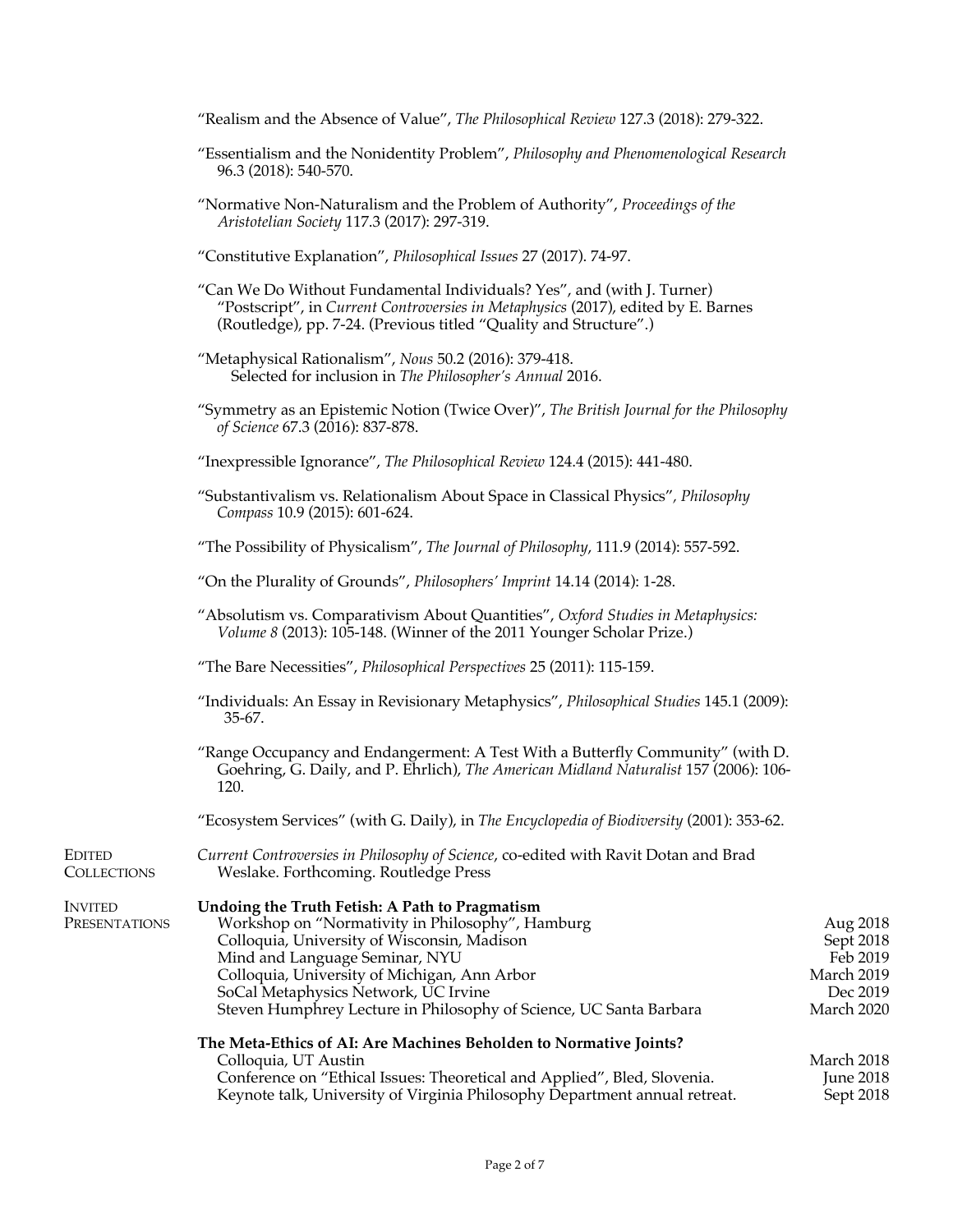| Invited talk, Center for Human Friendly AI (CHAI) annual workshop.<br>Invited talk, workshop on Humanizing Machine Intelligence, Australian National<br>University. | May 2019<br>Aug 2019  |
|---------------------------------------------------------------------------------------------------------------------------------------------------------------------|-----------------------|
| Normative Non-Naturalism and the Problem of Authority<br>The Aristotelian Society, London                                                                           | June 2017             |
| <b>How To Be Authentic</b><br>Keynote address at the APA Pacific Meeting Pre-Conference: Themes in Transformative<br>Experience                                     | April 2017            |
| Physical Salience and Autonomy: Could Spacetime be an Emergent Phenomenon?<br>Space and Time After Quantum Gravity project, UI Chicago                              | Nov 2016              |
| <b>Realism and the Absence of Value</b>                                                                                                                             |                       |
| Colloquia, UNC Chapel Hill                                                                                                                                          | Sept 2016             |
| University of California, San Diego<br>University of Ohio, Columbus                                                                                                 | Sept 2017<br>Oct 2017 |
| <b>Stanford University</b>                                                                                                                                          | <b>Jan 2018</b>       |
| Conference on Kant and Metaphysics, University of Toronto                                                                                                           | April 2018            |
| Qualitativism and Haecceitism                                                                                                                                       | Aug 2016              |
| Conference on "Haecceitism and Individuals", University of Neuchatel                                                                                                |                       |
| <b>Constitutive Explanation After Carnap</b><br>Conference on "Metaphysics After Carnap", Leeds University                                                          | <b>June 2016</b>      |
| Symmetry Principles: Why Use Them? Where Do They Lead?<br>Conference on "Structure in Metaphysics", Oxford University                                               | May 2016              |
| <b>Comments on John Roberts' "Comparativism and Absolutism About Quantities:</b><br>Two Unsuccessful Arguments"<br><b>APA Pacific Division Meeting</b>              | April 2016            |
| <b>How To Be A Relationalist</b>                                                                                                                                    |                       |
| Colloquia, National Autonomous University of Mexico                                                                                                                 | March 2016            |
| Physics as Metaphysics Workshop, Brown University                                                                                                                   | Nov 2015              |
| Logic and Metaphysics Workshop, CUNY                                                                                                                                | Nov 2015              |
| Metro Area Philosophers of Science (MAPS)                                                                                                                           | Nov 2015              |
| Philosophy of Science Association, Invited Symposium<br>Conference on Grounding and its applications, NC State University                                           | Nov 2018<br>Sept 2019 |
| Comments on Elizabeth Miller's "Local Qualities"<br>Ranch Metaphysics Workshop                                                                                      | <b>Jan 2016</b>       |
| <b>Essentialism and the Nonidentity Problem</b>                                                                                                                     |                       |
| ELLMM series, Yale University                                                                                                                                       | Sept 2015             |
| Colloquia, UCLA                                                                                                                                                     | May 2015              |
| Colloquia, Cornell University<br>Colloquia, CUNY                                                                                                                    | Nov 2014<br>Oct 2014  |
| <b>Structuralism and the Limits of Possibility</b>                                                                                                                  |                       |
| Keynote lecture, third annual Irvine-Pittsburgh-Princeton conference on the                                                                                         | March 2015            |
| Mathematical and conceptual foundations of physics<br>University of California, Berkeley                                                                            | Jan 2015              |
| Columbia University                                                                                                                                                 | Jan 2015              |
| Workshop on Metaphysics and Philosophy of Physics, Rochester University                                                                                             | Sept 2014             |
| Workshop on the Logic of Ground, Oslo                                                                                                                               | <b>June 2014</b>      |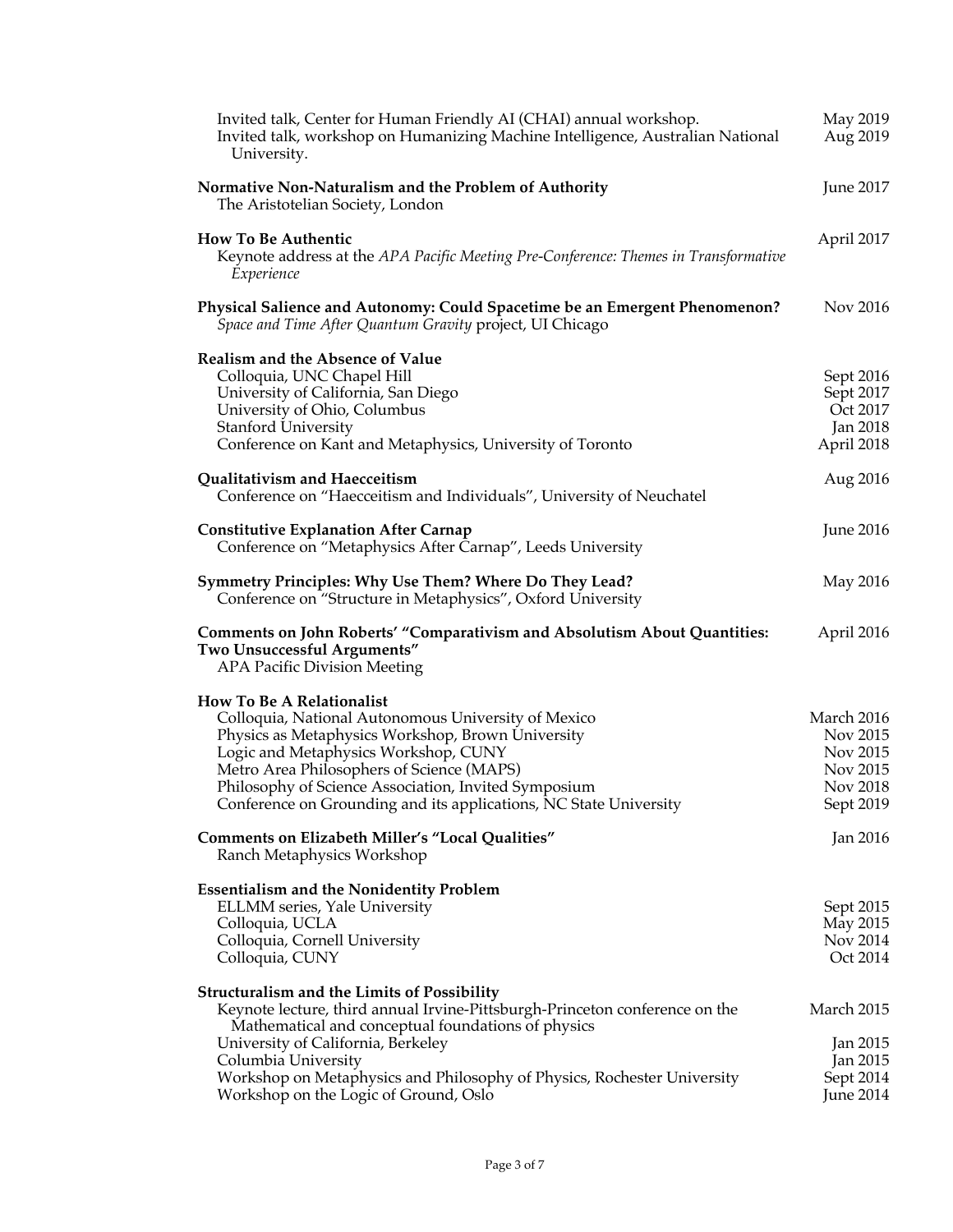| <b>Inexpressible Ignorance</b><br>Workshop on Robert Pasnau's Metaphysical Themes: 1274-1671<br>Jowett Society, Oxford                                                                                                 | Feb 2015<br>May 2014                           |
|------------------------------------------------------------------------------------------------------------------------------------------------------------------------------------------------------------------------|------------------------------------------------|
| Conference on "Metaphysics", Columbia University<br>Metaphysics on the Mountain conference, organized by Boise State University<br>Colloquia, University of Syracuse                                                   | April 2014<br>March 2014<br>Nov 2013           |
| <b>Empirical Rationalism</b><br>Metaphysical Mayhem, Rutgers University<br>Workshop on metaphysics, University of Syracuse                                                                                             | May 2014<br>Nov 2013                           |
| <b>Metaphysical Rationalism</b><br>Conference on "Explanation in Metaphysics", University of Neuchatel<br>Colloquia, MIT<br>Colloquia, University of Rochester<br>Carolina Metaphysics Workshop                        | June 2013<br>Nov 2012<br>Nov 2012<br>June 2012 |
| Comments on L.A. Paul's "The Dynamic Ontology of Phenomenal Character"<br>Ranch Metaphysics Conference                                                                                                                 | Jan 2013                                       |
| The Possibility of Physicalism<br>Conference on "The Philosophy of Kit Fine", NYU<br>Colloquia, Dartmouth University<br>Pacific APA, Invited Symposium on Fundamentality (given under title "The Status<br>Of Ground") | Jan 2013<br>Jan 2013<br>April 2011             |
| <b>Symmetry as an Epistemic Notion (Twice Over)</b><br>Conference on Structuralism, Bristol University                                                                                                                 | Sept 2012                                      |
| Comments on Katia Vavova's "Confidence, Evidence, and Disagreement"<br>Pacific APA                                                                                                                                     | April 2012                                     |
| <b>Structuralism as a Grounding Thesis</b><br>Ontological Dependence Workshop, Bristol University                                                                                                                      | Feb 2011                                       |
| <b>Absolutism vs. Comparativism About Quantities</b><br>Jowett Society, Oxford University<br>Leeds University<br>California State University, Los Angeles                                                              | Jan 2011<br>Jan 2011<br>Nov 2010               |
| On the Plurality of Grounds<br>Albritton Society, UCLA<br>"Because II" conference, Berlin                                                                                                                              | Dec 2010<br>Sept 2010                          |
| <b>Comments on Ted Sider's "Against Parthood"</b><br>Bellingham Summer Philosophy Conference                                                                                                                           | Aug 2010                                       |
| <b>Comments on Anthony Eagle's "Location and Multiple Location"</b><br>Carolina Metaphysics Workshop                                                                                                                   | <b>July 2010</b>                               |
| Comments on James Ladyman's "Structuralism and the Ontology of Quantum<br>Mechanics"<br>Conference on "Philosophical Issues in Cosmology, Quantum Theory, and Time",<br><b>Rutgers University</b>                      | April 2010                                     |
| <b>Individuals: An Essay in Revisionary Metaphysics</b><br>Rutgers University Philosophy of Science Reading Group                                                                                                      | Oct 2009                                       |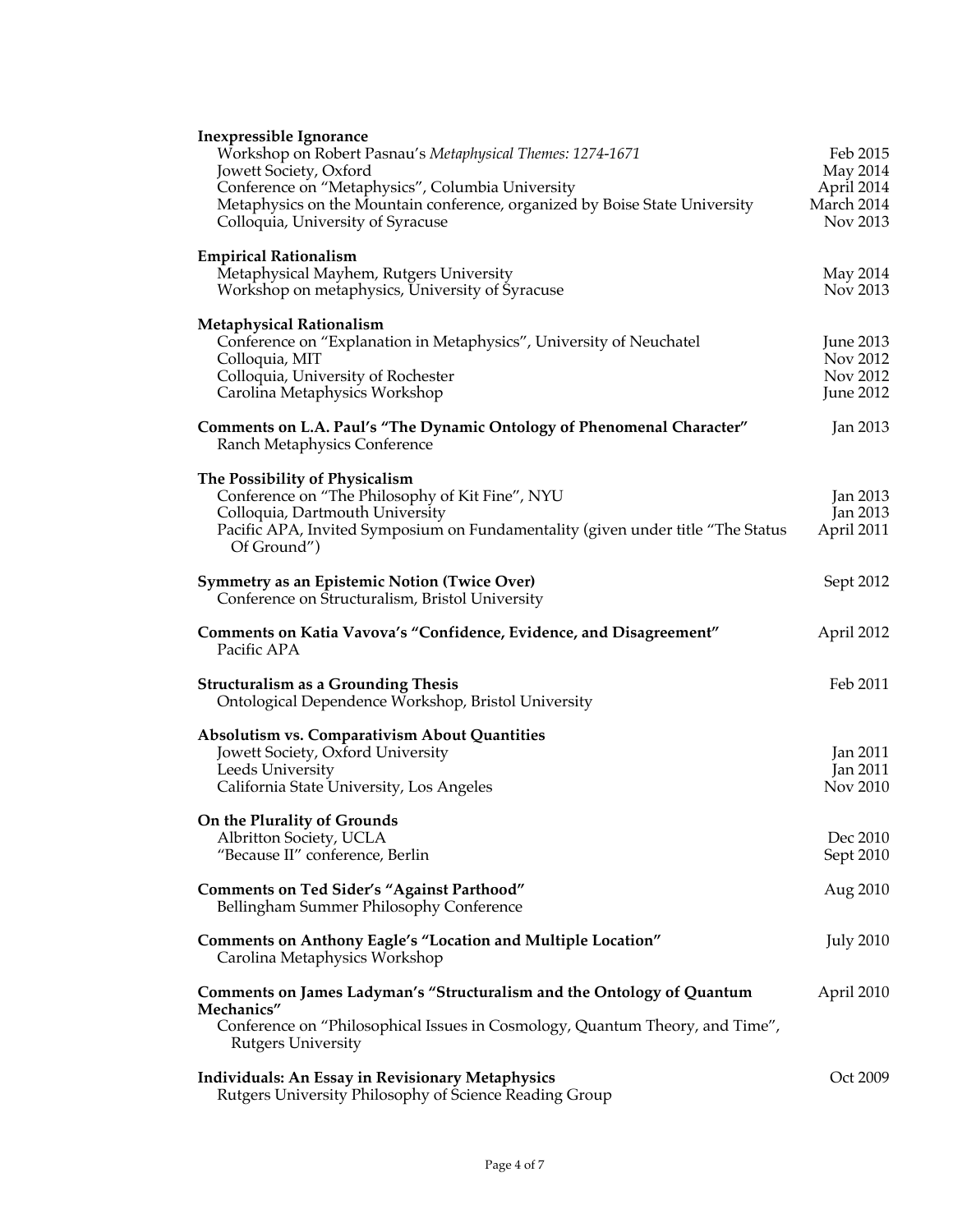|          | Symmetry and the Undetectable<br>University of Pittsburgh<br>University of Iowa<br>Yale University<br>Barnard College, Columbia<br>University of Texas, Austin<br>University of Southern California<br><b>Claremont College</b><br>Simon Fraser University | Feb 2009<br>Feb 2009<br>Feb 2009<br>Feb 2009<br>Feb 2009<br>Jan 2009<br>Jan 2009<br><b>Jan 2009</b> |
|----------|------------------------------------------------------------------------------------------------------------------------------------------------------------------------------------------------------------------------------------------------------------|-----------------------------------------------------------------------------------------------------|
| Teaching | Graduate Teaching                                                                                                                                                                                                                                          |                                                                                                     |
|          | PHIL 200 First Year Seminar<br>UC Berkeley; co-taught with John MacFarlane                                                                                                                                                                                 | Fall 2018                                                                                           |
|          | PHIL 290 Why is there anything except physics?<br>UC Berkeley; co-taught with Geoffrey Lee                                                                                                                                                                 | Spring<br>2018                                                                                      |
|          | PHI 540 Metaphysics<br>Princeton University; co-taught with Boris Kment                                                                                                                                                                                    | Fall 2015                                                                                           |
|          | <b>PHI 599 Dissertation Seminar</b><br>Princeton University                                                                                                                                                                                                | Fall 2014                                                                                           |
|          | PHI 531 Philosophy of Science: Symmetry, Structure, and Spacetime<br>Princeton University                                                                                                                                                                  | Spring 2014                                                                                         |
|          | PHI 540 Metaphysics: Medieval, Early Modern, and Contemporary Work on<br>Substance<br>Princeton University; co-taught with John Morrison (Barnard College, Columbia)                                                                                       | Spring 2013                                                                                         |
|          | PHI 540 Hyperintensional Metaphysics<br>Princeton University; co-taught with Boris Kment                                                                                                                                                                   | Spring 2011                                                                                         |
|          | PHI 540 Metaphysics: The Structure of the Physical World<br>Princeton University                                                                                                                                                                           | Fall 2009                                                                                           |
|          | Undergraduate Teaching                                                                                                                                                                                                                                     |                                                                                                     |
|          | PHIL 100 Philosophical Methods<br>UC Berkeley                                                                                                                                                                                                              | Spring 2019                                                                                         |
|          | PHIL 125 Metaphysics<br><b>UC</b> Berkeley                                                                                                                                                                                                                 | Spring 2019                                                                                         |
|          | PHIL 128 Philosophy of Science<br><b>UC</b> Berkeley                                                                                                                                                                                                       | Spring 2018                                                                                         |
|          | PHIL 5 Science and Human Understanding<br><b>UC</b> Berkeley                                                                                                                                                                                               | Fall 2017<br>Fall 2018                                                                              |
|          | PHI 321 Philosophy of Science<br>Princeton University                                                                                                                                                                                                      | Spring 2016                                                                                         |
|          | FRS 187 Philosophical Analysis Using Argument Maps<br>Princeton University; co-taught with Simon Cullen                                                                                                                                                    | Fall 2014                                                                                           |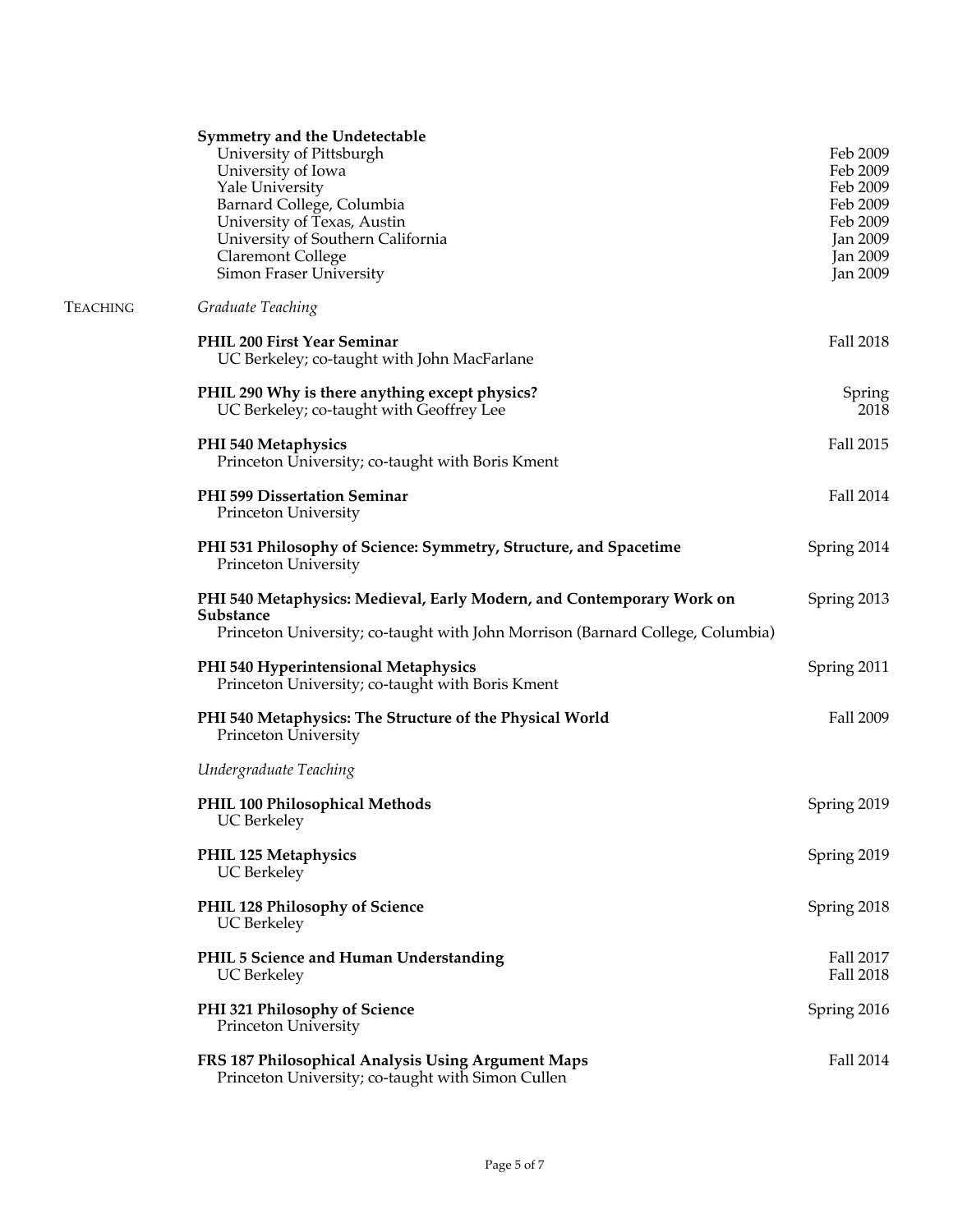| PHI 203 Introduction to Metaphysics and Epistemology<br>Princeton University            | Spring 2014           |
|-----------------------------------------------------------------------------------------|-----------------------|
| PHI 318 Metaphysics<br>Princeton University                                             | Fall 2013             |
| PHI 201 Introductory Logic<br>Princeton University                                      | Fall 2012             |
| PHI 321 Philosophy of Science<br>Princeton University                                   | Spring 2012           |
| PHI 203 Introduction to Metaphysics and Epistemology<br>Princeton University            | Fall 2011             |
| PHI 201 Introductory Logic<br>Princeton University                                      | Spring 2011           |
| PHI 203 Introduction to Metaphysics and Epistemology<br>Co-taught with Gideon Rosen     | Fall 2009             |
| To the department                                                                       |                       |
| <b>Equity Advisor</b><br><b>UC</b> Berkeley                                             | Fall 2018-<br>ongoing |
| <b>Target of Opportunity Committee (chair)</b><br><b>UC</b> Berkeley                    | Fall 2016             |
| <b>Placement Committee</b><br><b>UC</b> Berkeley                                        | Fall 2017             |
| <b>Director of Placement</b><br>Princeton University                                    | 2015-16               |
| <b>Placement Committee</b><br>Princeton University                                      | 2013-14               |
| <b>Climate Committee</b><br>Princeton University                                        | 2011-13               |
| Colloquia Committee<br>Princeton University                                             | 2010-11               |
| To the university                                                                       |                       |
| <b>Graduate Council</b><br><b>UC</b> Berkeley                                           | 2017-19               |
| To the profession                                                                       |                       |
| <b>Associate Editor, Nous</b>                                                           | $2016 -$<br>ongoing   |
| <b>Stanford Encyclopedia of Philosophy Editorial Board</b><br>Co-editor for Metaphysics | 2018-<br>ongoing      |
| Pacific APA Program Committee                                                           | 2017-19               |

SERVICE